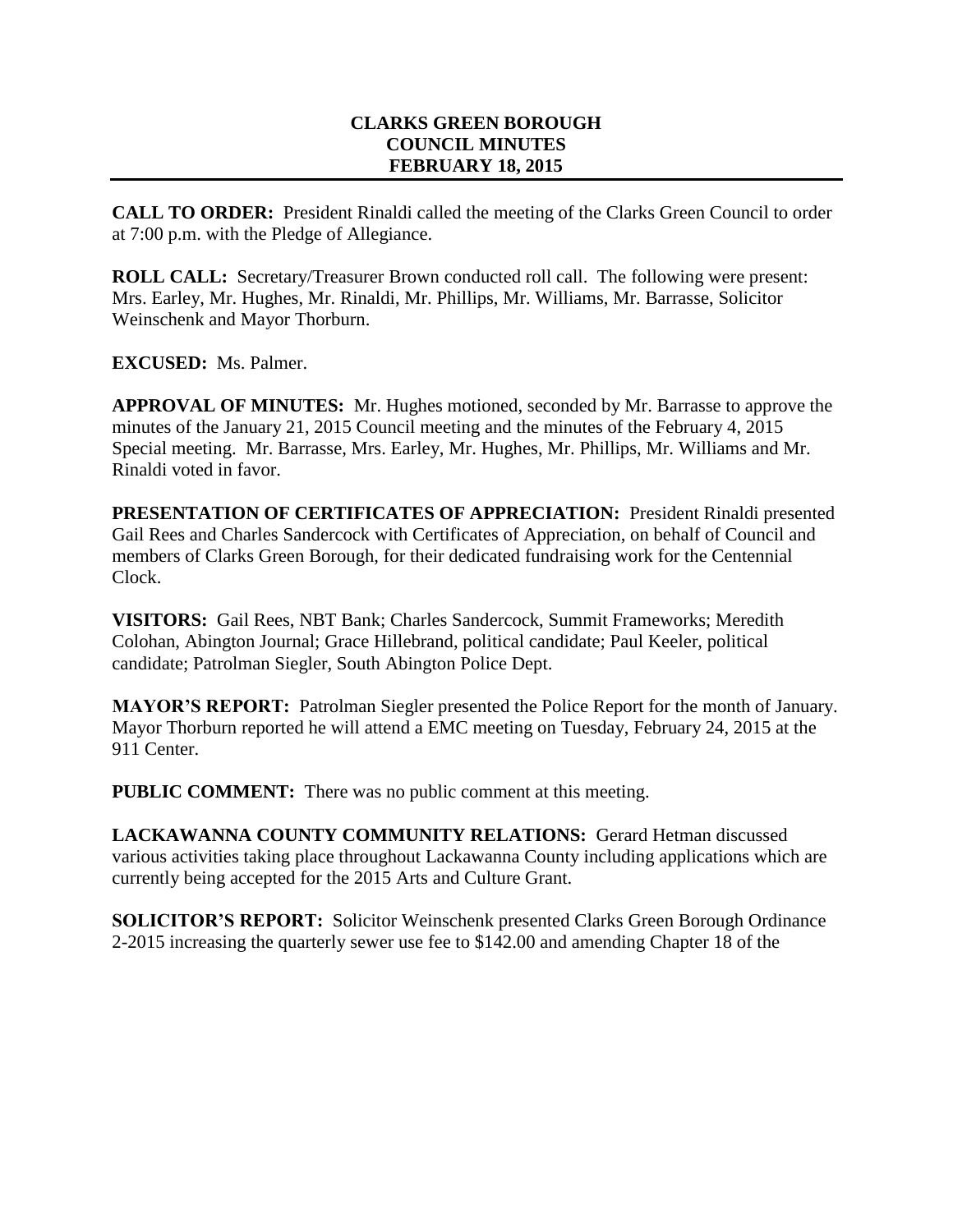Borough of Clarks Green Codes of Ordinances pertaining to sewers and sewage disposal. Mr. Hughes motioned, seconded by Mrs. Earley to adopt Ordinance 2-2015. Mr. Barrasse, Mrs. Earley, Mr. Hughes, Mr. Williams, Mr. Phillips and Mr. Rinaldi voted in favor.

### **ORDINANCE 2-2015**

# **BOROUGH OF CLARKS GREEN LACKAWANNA COUNTY, PENNSYLVANIA**

# **AN ORDINANCE PROVIDING A NEW RATE SCHEDULE INCREASING THE ANNUAL SEWER USER FEE PER EQUIVALENT DWELLING UNIT SERVED BY THE BOROUGH SANITARY SEWER SYSTEM TO \$568.00 AND AMENDING CHAPTER 18 OF BOROUGH OF CLARKS GREEN CODES OR ORDINANCES PERTAINING TO SEWERS AND SEWAGE DISPOSAL.**

**WHEREAS,** Chapter 18 of the Borough of Clarks Green Code of Ordinances (the "Code") includes an Appendix A – Rate Schedule which sets forth sewer fees for the Borough's sanitary sewer system; and

**WHEREAS**, the Borough desires to amend the sewer user fees as provided for in such Rate Schedule as provided for herein.

**NOW THEREFORE,** be it ordained by the Borough Council of the Borough of Clarks Green, Lackawanna County, Pennsylvania as follows:

1. Appendix A – Rate Schedule attached to Chapter 18 of the Code is hereby amended and restated in its entirety as follows:

### **APPENDIX A.**

#### **RATE SCHEDLE**

Commencing January 1, 2015 the annual sewer user fee is increased to \$568.00 to be billed at the rate of \$142.00 per quarter per Equivalent Dwelling Unit. The sewer user fee shall be billed on a periodic basis as determined by the Borough.

**THIS ORDINANCE** is effective upon enactment and all other Ordinances or Resolutions or parts thereof inconsistent herewith are hereby repealed.

> **ENACTED AS AN ORDINANCE** of the Borough of Clarks Green this \_\_\_\_\_\_\_\_\_ day of February 2015.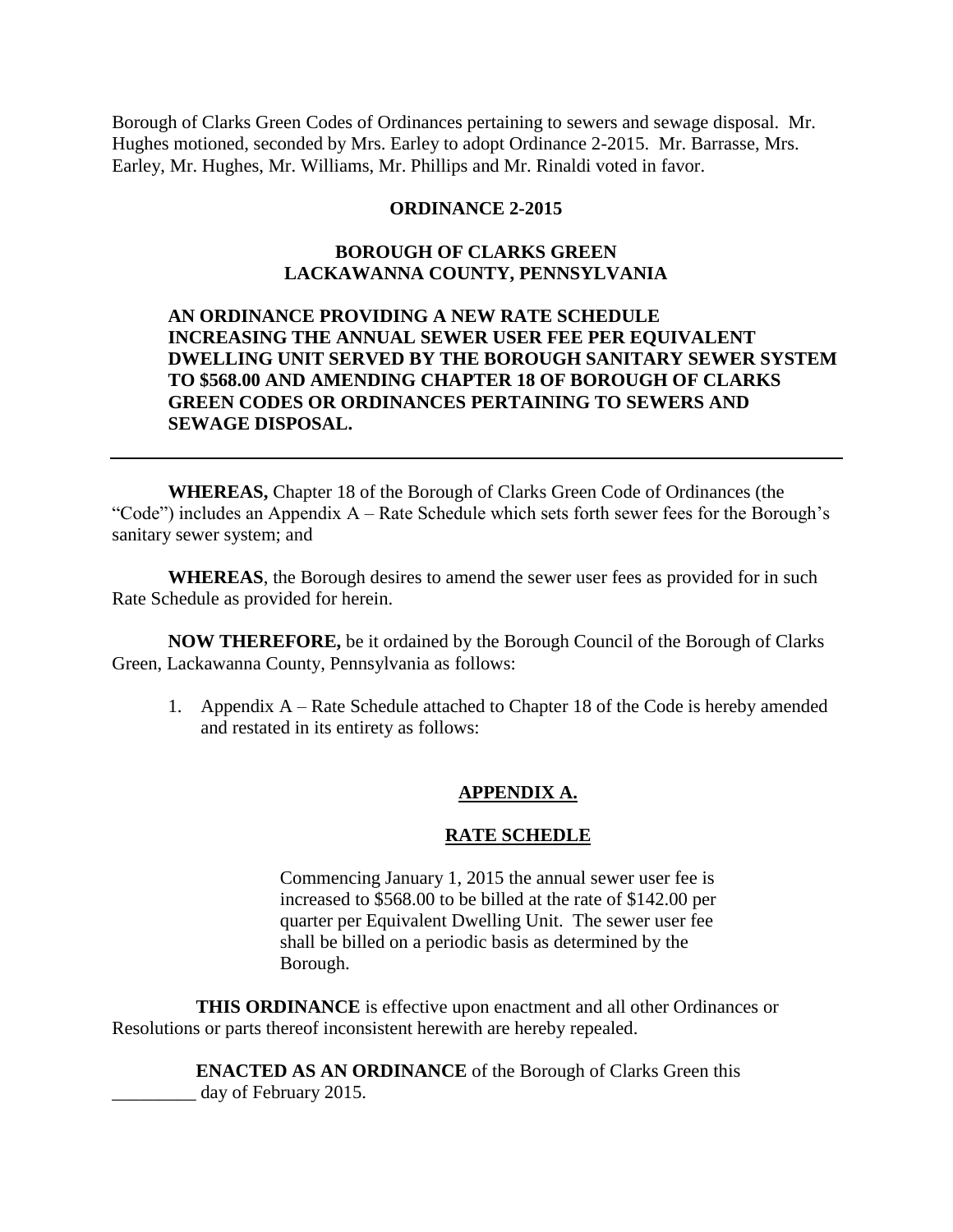# **ATTEST: BOROUGH OF CLARKS GREEN** /s/ Janice F. Brown BY: /s/ David J. Rinaldi **Secretary/Treasurer President, Borough Council**

### **APPROVED BY:**

/s/ William Thorburn **Mayor, Clarks Green Borough**

**TREASURER'S REPORT AND BILL APPROVAL:** Mr. Hughes presented the Treasurer's report which was filed for audit. Current fund balances are as follows:

| \$<br>29,359.47  |
|------------------|
| 170,724.52       |
| 35,248.14        |
| 256,128.42       |
| 84,934.65        |
| 4,293.37         |
| \$<br>580,688.57 |
|                  |

Mr. Hughes compared checking account balances of last month and last year. With no questions from Council, Mr. Hughes motioned, seconded by Mr. Barrasse to accept the Treasurer's Report and ratify the payment of the bills. Mrs. Earley, Mr. Hughes, Mr. Barrasse, Mr. Williams, Mr. Phillips and Mr. Rinaldi voted in favor. Mr. Hughes then discussed changing the discount period on the Real Estate Tax bills from April 30 to March 31. Solicitor Weinschenk will look into this change. Mr. Hughes mentioned that the auditors will finish up the 2014 audit next week. He then discussed the Budget vs. Actual report as well as the sewer delinquencies. In addition, he discussed the insurance coverage and premium for the Borough gazebo and reported he will review insurance deductibles with the DGK Insurance representative in the summer.

**PERSONNEL:** Mr. Williams discussed the ethics policy and distributed a draft copy of a policy from East Bradford Township to Council. Solicitor Weinschenk will review the draft and report back to Council. President Rinaldi reported he attended a seminar on the Ethics Act and the Right-To-Know Law. He will have information on these seminars at next month's meeting.

**BUILDING & GROUNDS:** Mr. Phillips reported the Zoning Officer is expecting an application for a special exception for the Zoning Hearing Board from the owner of 108 Cook Street regarding a parking lot. Mr. Phillips discussed the door chime for the front door of the Borough building. Mr. Phillips motioned, seconded by Mrs. Earley to release funds in the amount of \$50.00 to purchase the door chime. Mr. Barrasse, Mr. Williams, Mr. Phillips, Mr. Hughes, Mrs. Earley and Mr. Rinaldi voted in favor.

**HEALTH & SAFETY:** Mr. Barrasse discussed the traffic control signal problems. The push buttons for pedestrian use have been replaced and are now working. He also discussed the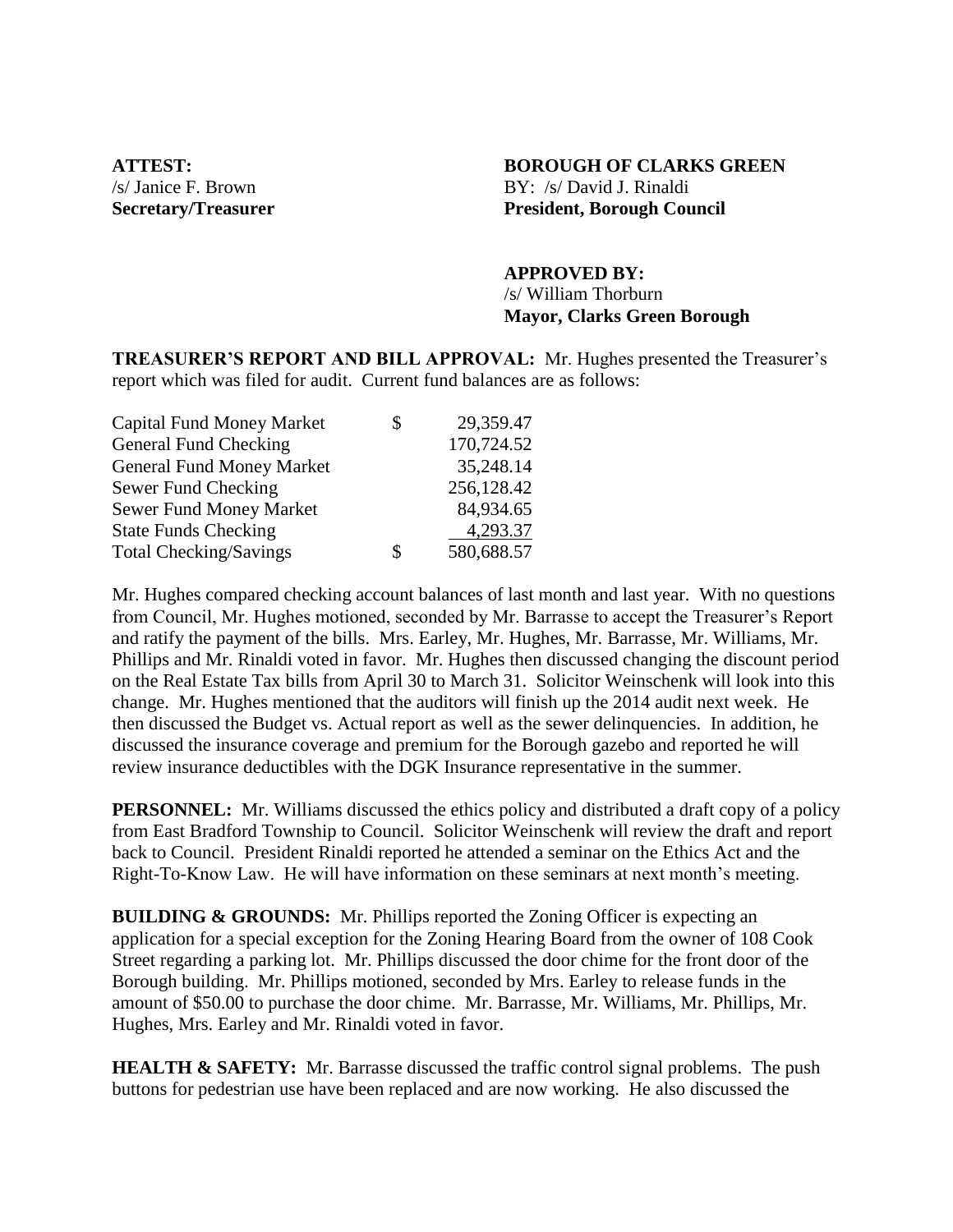upcoming repairs to the loop censor. In addition, Mrs. Earley reported on the Advanced Red Light enforcement option. President Rinaldi also discussed an e-mail that he sent to PennDot, Representative Flynn and Representative Michael's office regarding new technology and systems that they would recommend. In addition, Mr. Barrasse spoke about the medical assistance which DPW employees Saxe and Pehonich gave to a Spring Street resident. Mr. Rinaldi thanked Meredith Colohan, a reporter from the Abington Journal, for the news article regarding this assistance.

**PUBLIC WORKS:** Mrs. Earley reported that she discussed the snow disposal situation at the property of Mr. Evans on Old Orchard Road with the DPW Foreman. He explained to Mrs. Earley that there is an excess of snow this year and that site was chosen because there is a catch basin near that side of the road. The DPW Foreman will call Mr. Evans and explain the situation. Mrs. Earley also reported that, in the event the Borough needs more road salt, the Borough of Clarks Summit as well as Waverly Township has offered to sell Clarks Green Borough road salt at the Costar price. She then reported that Mike Pehonich is back to work with no restrictions after his work related hand injury. The DPW Foreman is aware of the incorrect time on one side of the Centennial clock and work on the clock will begin when the weather warms up. Mrs. Earley announced the DPW Foreman has been in contact with the new Sewer Authority director. Clarks Green has been diligent for years spending about \$44,000 a year on sewer work. The DPW Foreman will contact the Borough Engineer regarding house and smoke inspections, manhole inspections with viewing pipes for infiltration and doing more observational work. The DPW Foreman indicated to Mrs. Earley that he would like to receive a copy of the minutes from the Sewer Board meetings. The DPW Foreman would like to purchase a spill kit as part of the MS-4 requirements and is currently getting prices. President Rinaldi emailed Mrs. Earley with information Zen Website Design is doing to support the MS-4 obligations of having a website connection associated with the Borough's main website. They will be reviewing their submission this coming month. In closing, Mrs. Earley reported she and Mr. Barrasse will attach an invoice to the Penn Dot grant application for work that would eliminate the existing traffic loops and replace them with a more technology advanced system called Advanced Red Light Enforcement (RLE). This system is currently in place at the bottom of South Abington Road.

**REFUSE & RECYCLING:** In Ms. Palmer's absence, Mr. Rinaldi announced that County Waste was one day late collecting the refuse and recycling due to the storm.

**AAJRB:** There was no report in Ms. Palmer's absence.

**ACOG:** In Ms. Palmer's absence, President Rinaldi reported that Friends of Lackawanna will have a speaker at the next ACOG meeting.

**ABINGTON REGIONAL WASTEWATER AUTHORITY:** President Rinaldi, Clarks Green Borough's temporary ARWA representative, announced that reports from the recent ARWA monthly meeting are available for Council review. He reported the new end date for the construction at the sewer treatment plant is October 1, 2015.